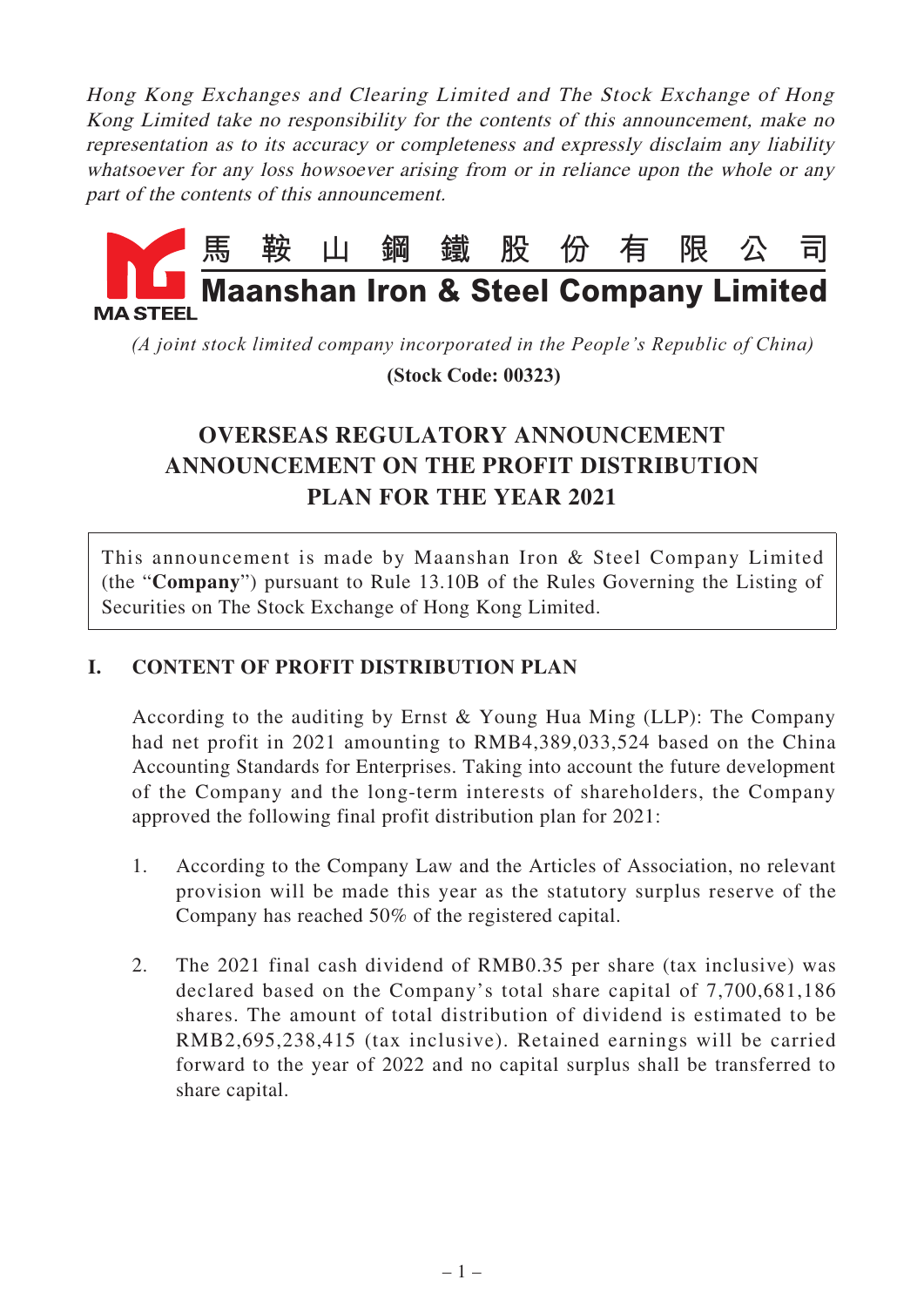3. During the period from the date of deliberation and approval of the board of directors to the date of shareholding registration for the implementation of the distribution of rights and interests, if there is a change in the total share capital of the Company, the Company intends to keep the distribution of cash dividends per share unchanged, and will adjust the total dividends accordingly.

The profit distribution plan is subject to the submission to the general meeting for consideration.

## **II. DECISION-MAKING PROCEDURES PERFORMED BY THE COMPANY**

## **1. Convening, consideration and voting of the board meeting**

On 23 March 2022, the Company held the  $58<sup>th</sup>$  meeting of the ninth session of the board of directors, at which the Recommendation on Proposal of the Final Profit Distribution Plan for 2021 was unanimously considered and approved, approving the profit distribution plan, and approving the submission of the proposal to the 2021 annual general meeting of the Company for consideration.

## **2. Opinion of independent directors**

In respect of the profit distribution plan, the independent directors of the Company are of the view that the plan is in compliance with the requirements of the laws and regulations and the Articles of Association, and protects the interests of the shareholders as a whole, especially for those of minority shareholders. It was agreed that the plan will be submitted to the Board and general meeting for consideration.

## **3. Opinion of the supervisory committee**

On 23 March 2022, the Company held a meeting of the supervisory committee, at which the Recommendation on Proposal of the Final Profit Distribution Plan for 2021 was considered and approved, and the profit distribution plan was agreed .